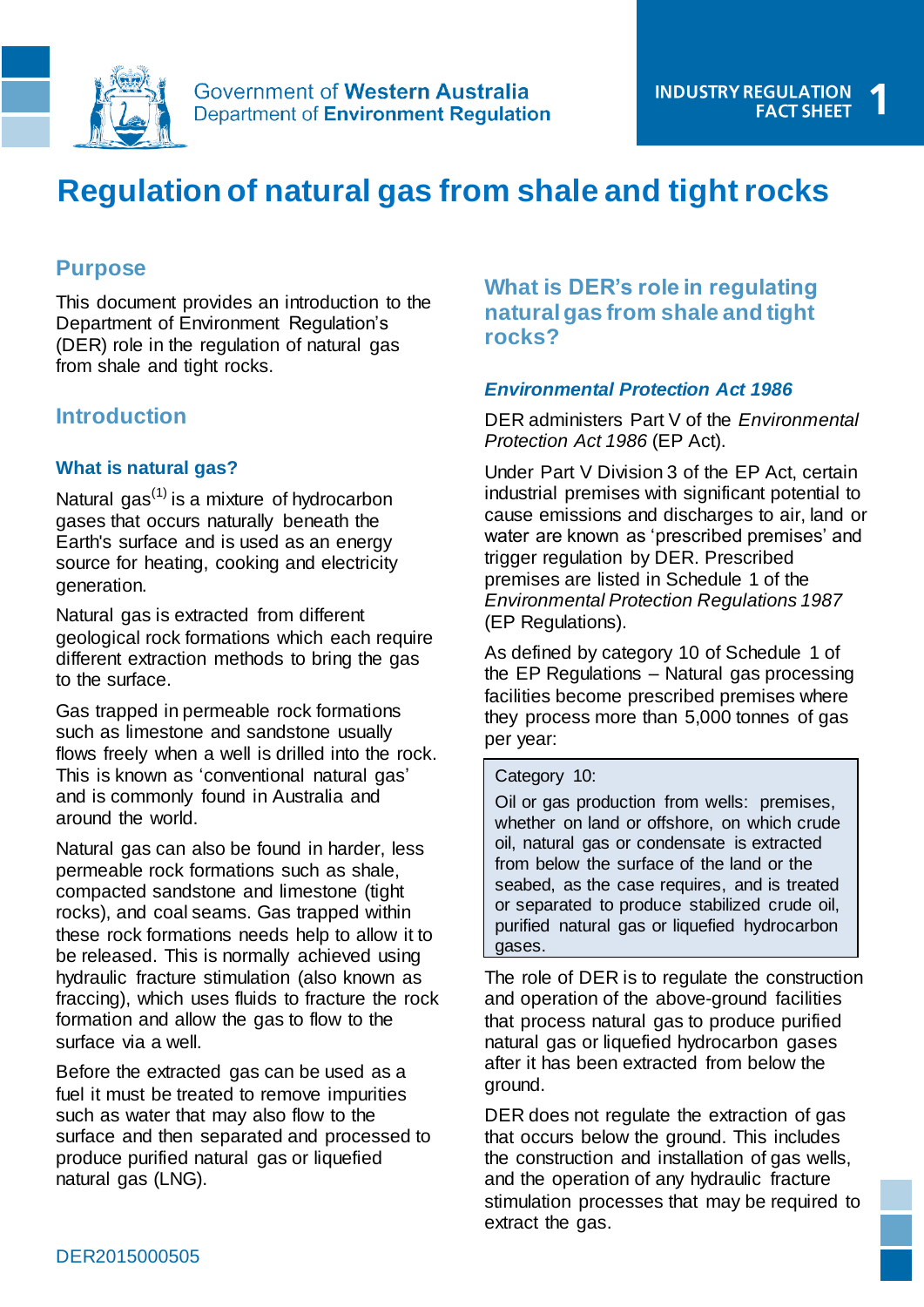The Department of Mines and Petroleum (DMP) and the Department of Water (DoW) regulate these activities in accordance with the relevant legislation.

DMP is the lead agency for regulating the gas sector. This is done through the provisions of the *Dangerous Goods Safety Act 2004*, the *Petroleum and Geothermal Energy Resources Act 1967*, the *Petroleum Pipelines Act 1969* and the *Petroleum (Submerged Lands) Act 1982*.

#### **Works approvals and licensing**

In accordance with section (s) 52 of the EP Act, a works approval is required from DER to construct a gas processing facility with the capacity to process more than 5,000 tonnes of gas per year.

Natural gas processing facilities produce emissions and discharges that can present a risk to the environment, and therefore trigger the requirement to be regulated by a licence granted by DER under s 57 of the EP Act.

Works approvals and licences are granted with conditions that apply to the premises and are intended to prevent, control, abate or mitigate pollution or environmental harm that may occur due to emissions and discharges of waste to the environment from the premises.